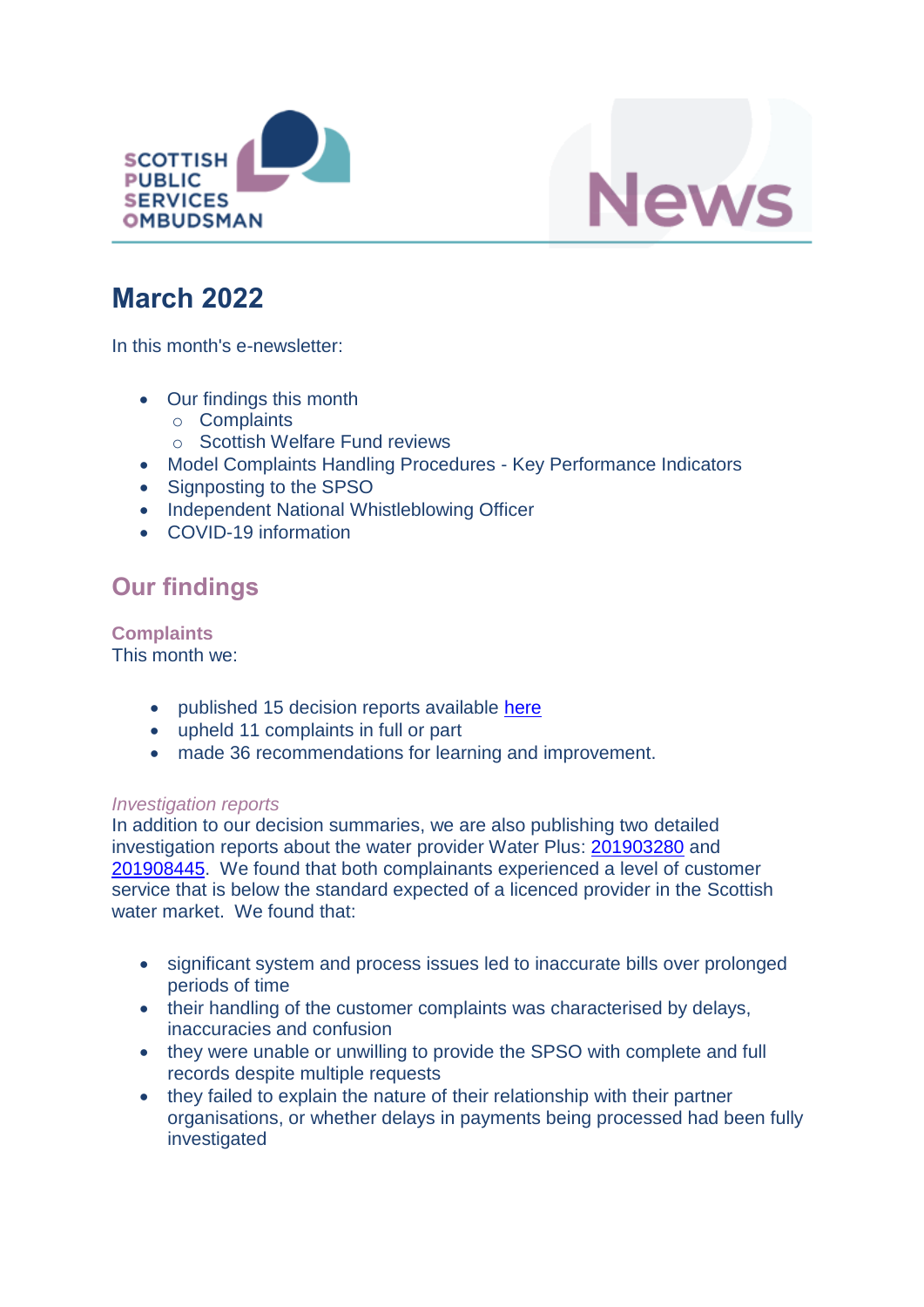We have asked Water Plus to apologise to both customers and arrange for two independent audits in relation to their sales practices and billing processes for the Scottish Market.

### **Scottish Welfare Fund reviews**

*Statistics* During February we:

- responded to 159 enquiries
- made 126 decisions
	- $\circ$  8 community care grants
	- o 70 crisis grants
	- o 48 self-isolation support grants
- upheld four (50%) community care grants, eight (11%) crisis grants and 18 (38%) self-isolation support grants
- signposted an additional 172 applicants to other sources of assistance throughout the month. This is a significant decrease from the previous month when we signposted 471 applicants. Mid-way through the month of February we introduced interactive voice response phone options to guide applicants to the correct telephone number more effectively. This appears to be having the impact of making signposting for those contacting us in error, more effective with fewer calls having to be taken by the team
- responded to three enquiries from councils seeking advice.

As reported last month, the volume of self-isolation support grant and crisis grant review requests has risen significantly over the past few months. They remained high in February. We are in consultation with Scottish Government about the increase in demand and the impact that this is having on our capacity and service delivery.

#### *Case studies*

While community care grants have fallen, of the small number of requests received, a number have been useful for learning. In one example, the applicant (C) requested an independent review of the council's decision on their community care grant application. C had moved to a bigger property, partly to help them gain overnight access to their children who were in kinship care.

The council assessed that C did not meet any of the qualifying criteria and therefore were unable to make an award. They noted that social work confirmed that overnight access was not being given and therefore there was no plans for C's children to be returned. C requested a first tier review but the council did not change their decision.

We reviewed the council's file and contacted C and their social worker for further information. C's social worker confirmed that while there was no timescale set for C to regain custody of their children, overnight access had been agreed but had been taking place at another location due to the condition of the property. The social worker stated that carpets would help create a warmer and more comfortable environment for the children on their overnight visits. On the basis of this information we disagreed that the application did not meet the qualifying conditions associated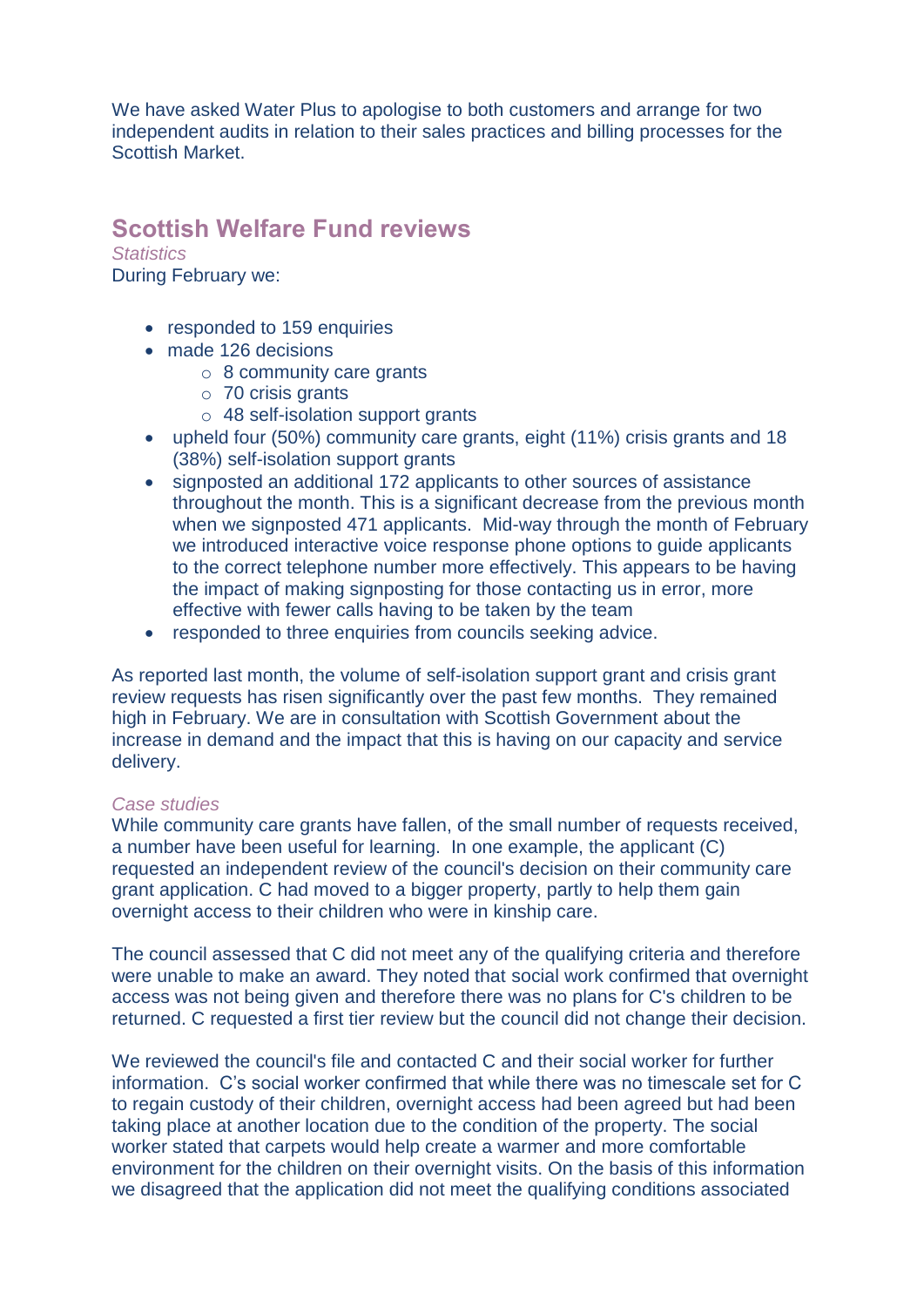with exceptional pressure. We changed the council's decision and instructed them to award carpets for the living room and two bedrooms. We provided feedback that the council appear to have confused the information provided by social work with respect to whether custody or overnight access arrangements had been agreed. While custody had not been agreed, C had been granted overnight access and we deemed this to be relevant.

Further examples can be found in the searchable directory [on our website.](https://www.spso.org.uk/scottishwelfarefund/case-summaries)

## **Model Complaints Handling Procedures - Key Performance Indicators**

We recently wrote to public bodies to share our refreshed Key Performance Indicator (KPI) guidance for the Model Complaints Handling Procedures (MCHPs). Thank you to our wider stakeholders and organisations who engaged with us around the production of this guidance and provided helpful feedback. This guidance will support organisations in evaluating their own performance, driving improvement and sharing good practice.

The [published guidance](https://www.spso.org.uk/sites/spso/files/csa/SPSOKPIsMCHP.pdf) and [accompanying cover](https://www.spso.org.uk/sites/spso/files/csa/SPSOLetterReKPIMCHP.pdf)  [letter](https://www.spso.org.uk/sites/spso/files/csa/SPSOLetterReKPIMCHP.pdf) issued to organisations can be found on our [website.](https://www.spso.org.uk/the-model-complaints-handling-procedures)



Our Improvement, Standards and Engagement team continue to work with public service providers to improve standards of complaints handling, you can contact us with any queries via [csa@spso.gov.scot.](mailto:csa@spso.gov.scot)

### **Signposting to the SPSO**

It has come to our attention that some organisations may be advertising the incorrect mailing information for the SPSO. The current and correct address for the SPSO is:

**SPSO** Bridgeside House 99 McDonald Road Edinburgh EH7 4NS

We also have a Freepost option: **Freepost SPSO.** This is all that needs to be written on the envelope (no street name, no postcode) and no stamp is required.

We kindly ask any organisation signposting to SPSO using our old address, to update their communications material to reflect the correct address. This ensures that our service remains accessible and all mail reaches us as quickly as possible.

We are happy to provide complainants with Freepost envelopes on request.